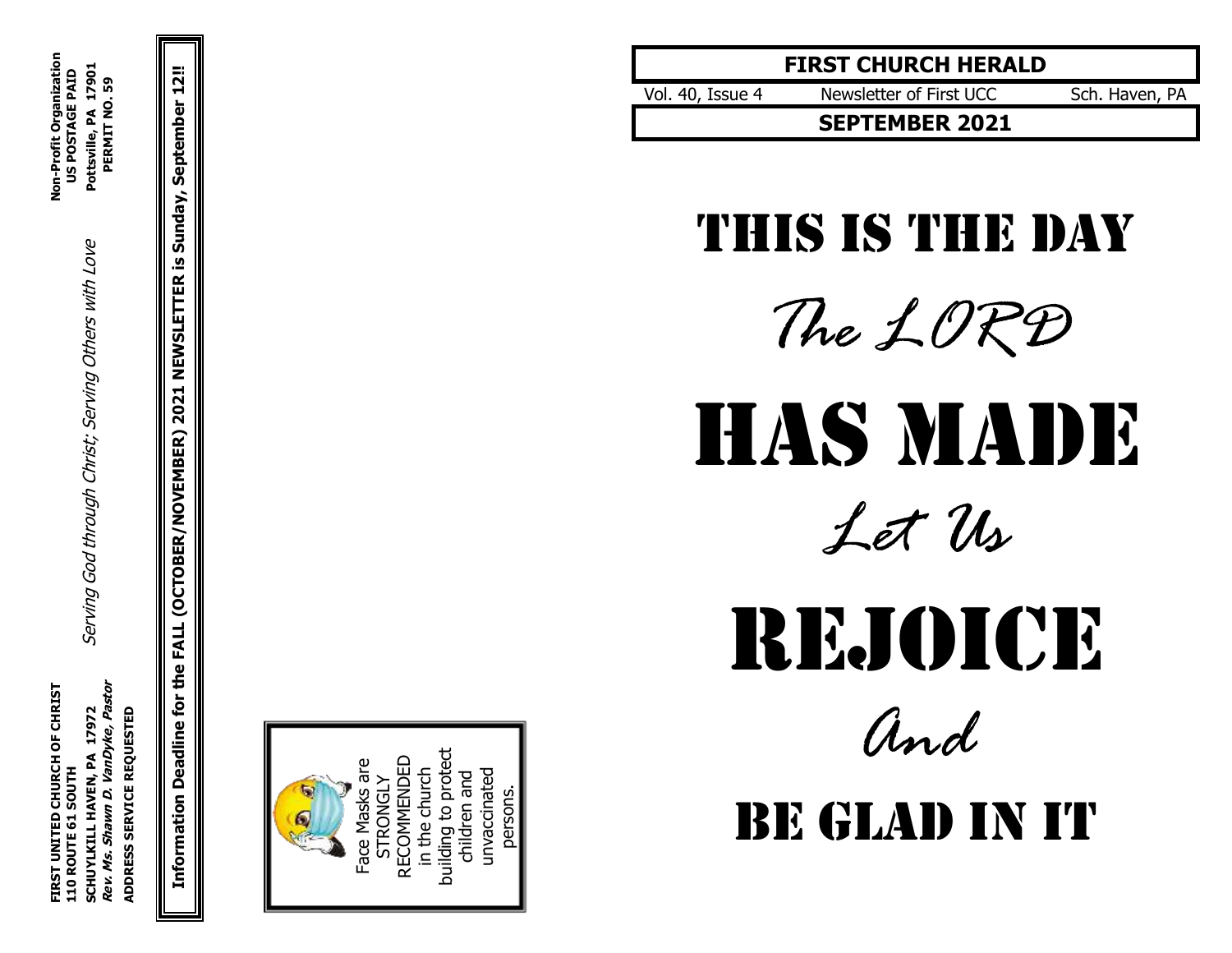# FIRST UNITED CHURCH of CHRIST

**Serving God through Christ; Serving Others with Love** 110 Route 61 South, Schuylkill Haven, PA 17972 **PHONE –** (570) 385-2049 **FAX # –** (570) 385-3019 **OFFICE HOURS –** 9 AM - 1 PM (Monday-Friday) **EMAIL –** [firstuccschuylkillhaven@verizon.net](mailto:firstuccschuylkillhaven@verizon.net) **WEBSITE –** [www.firstucc-haven.org](http://www.firstucc-haven.org/)

### **Rev. Ms. Shawn D. VanDyke, Pastor**

25 S. Margaretta St., Schuylkill Haven, PA 17972 (570) 385-5425 [firstuccpastor@verizon.net](mailto:firstuccpastor@verizon.net) Cell (570) 617-7185

### **OTHER STAFF**

**Minister of Music – Chris Evans**

[\(chrisevans838@gmail.com](mailto:chrisevans838@gmail.com) or 717-329-6904) **Church Secretary – Jen Semanco** (also Special Funds Treasurer) **Church Sexton – Penny Shade**

**WORSHIP & CHILDREN'S CHURCH –** Sundays, 9:30 AM

### **2021 CONSISTORY MEMBERS**

Harris Bradley, Vice President (385-1494); Brian Edling, Recording Secretary (385-7343); Keith Edling (385-1199); Carrie Ann Klinger, Treasurer (728- 0173); Kenny Klinger, President (205-5465); Owen Owens; George Rondeau; Rusty Searle (385-2533); Penny Shade (573-1449); Cheryl Strunk (610-750- 1210); Lora Yoder (272-224-1905); & Peggy Zechman (366-1400).

### **PHONE & EMAIL NOTIFICATIONS**

Phone & email are the quickest and easiest ways of getting information to church members. Please notify us of your current phone number and email.

The contents of this newsletter can be found on the church's website, [www.firstucc-haven.org,](http://www.firstucc-haven.org/) so that you can access them easily on line.

# **SALUTATIONS FROM SHAWN**

### **Is it a secret? How do I live in each moment?**

Scattered. I can't seem to get my brain to focus on one topic lately.

I think it might be the end-of-the-summer scramble. With school just around the corner and a fuller schedule at church ready to begin, it's now clear to me that I won't meet my goal of reading ten books and clearing junk out of one room let alone four.

Or maybe it's my version of COVID brain, not that I've had the virus, but it certainly has impacted my life, as it has for all of us. By now I thought we'd be relatively free of virus restrictions, that we wouldn't be worried about the virus surging again, still concerned about how to protect one another.

Maybe I'm fuzzy because I haven't focused on the most important priority, trying to do many things at once without concentrating on doing one well.

When I woke up feeling really frazzled recently, thinking about everything that needs to be handled NOW, Jeremy Camp's song, Keep Me in the Moment, came on the radio. I've been thinking 'bout time and where does it go? How can I stop my life from passing me by? I don't know. Oh, Lord, keep me in the moment.

Help me live with my eyes wide open 'cause I don't want to miss what you have for me. Oh, Lord, show me what matters. Throw away what I'm chasing after 'cause I don't want to miss what you have for me.

If we focus on God through continuing confusion, we won't miss those moments when we see that God is truly working in our lives, showing us what matters. Jeremy's song seems like a good prayer for me to adopt for the next few days, weeks or even months.

Lord, help me to live right now to the best of my ability, trusting in you to guide me to what is most important, to reveal the secret of a life well-lived as I follow Jesus Christ in service to others and to you. Amen.

Yours in the Moment, Pastor Shawn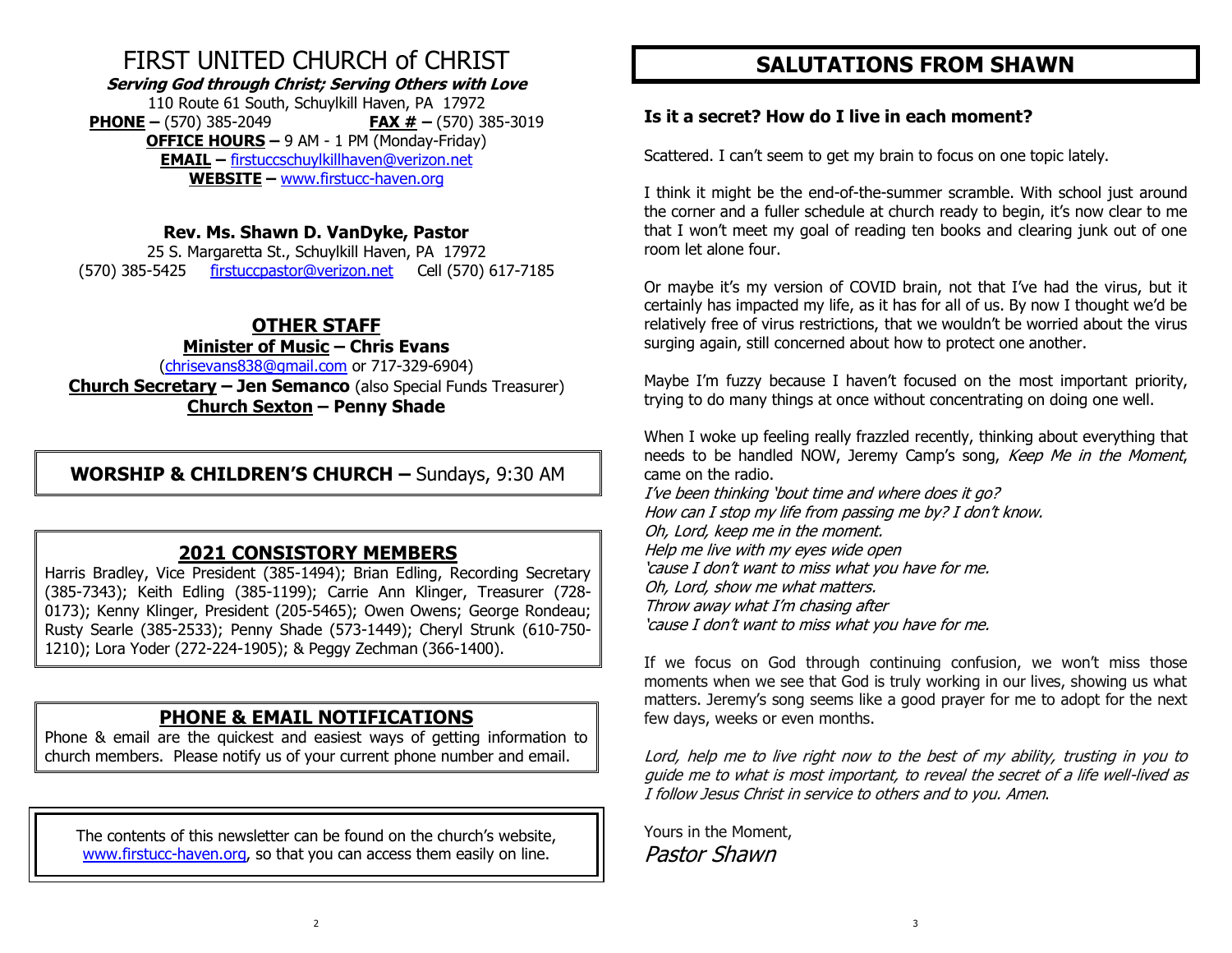## **SEPTEMBER WORSHIP**

### **2021 Fall Worship: What's the Secret?**

Frequently in the Gospel of Mark, Jesus cautions his disciples to tell no one about him, or he arrives at a house but doesn't want anyone to know he's there, or he doesn't want anyone to know where he is going. What's the secret? Why does Jesus seemingly hide from others as if he's hiding who he is? Don't we--doesn't the world--need to know Jesus?

#### **September 5 It's Not Fair!**

15<sup>th</sup> Sunday after Pentecost; Communion Daniel 1 **Daniel Becomes the Babylonian King's Counselor** Ephesians 1:1-14 God's Overflowing Kindness Mark 7:24-37 Jesus Heals a Girl and the Crowd Marvels

#### **September 12 Mind Set**

Faith-Full Sunday, 16<sup>th</sup> Sunday after Pentecost, Grandparents Sunday Confirmation Organizational Meeting; Fall Newsletter Information Deadline Daniel 2 Daniel Interprets the King's Dream Ephesians 1:15-23 Paul's Prayer for Believers Mark 8:27-38 Peter Says Jesus is the Messiah

#### **September 19 Afraid to Ask**

17<sup>th</sup> Sunday after Pentecost; Confirmation Classes Begin Daniel 3 **Four Men in the Fiery Furnace** Ephesians 2:1-10 The Spiritually Dead Made Alive Mark 9:30-37 The Disciples Argue about Who is Greatest

### **September 26 Stumbling through Life**

18<sup>th</sup> Sunday after Pentecost Daniel 4 The King Dreams about a Tree Ephesians 2:11-22 Christ is the Way to Peace Mark 9:38-50 Jesus Warns Against Temptation

## **FAITH-FULL SUNDAY**

In past years we've called it "Rally Day", "Christian Education Sunday", and "Spirit Sunday." Sunday, September 12, we are returning to a **full** church schedule so this year we celebrate **FAITH-FULL Sunday**. Join us at 9 AM outside the sanctuary doors for breakfast fellowship and then move into the sanctuary for worship. Children ages 4 through fifth grade will be welcomed to Children's Church. We hope to see you on Faith-Full Sunday!

# **OFFERING ENVELOPES**

#### **Communion & Food Pantry Donations September 5**

As we come to be fed at the Lord's Table, we remember those in our community who have difficulty feeding themselves. Our donations of nonperishable foods to the SH Food Pantry are much needed and appreciated.

#### **Christian Education September 12**

The future of Christianity depends on how well we know the scriptures and how well we apply them to our lives. Our support of the Christian Education program for all ages at First Church is crucial to our service to God.

#### **The Compassion Fund September 19**

This Special Offering is placed in an emergency fund where 90% helps church members in need and 10% may be used for emergency community needs.

If you are unable to join us for worship, please mail your offering envelopes to First UCC, 110 Route 61 South, Schuylkill Haven PA 17972; or if you do online banking arrange to send a check to the church.

### **EVIDENCE OF STEWARDSHIP**

The following totals are up to and including the end of July 2021 plus a comparison to July 2020 & 2019.

|                             | <b>July 2021</b> | <b>July 2020</b> | <b>July 2019</b> |
|-----------------------------|------------------|------------------|------------------|
| <b>TOTAL EXPENSES -</b>     | \$143,337.32     | \$137,668.01     | \$133,798.61     |
| $REVENUE -$                 | \$40,941.91      | \$37,598.08      | \$44,942.82      |
| Resources from Kline Fund - | \$104,800.00     | \$96,275.00      | \$94,900.00      |
| TOTAL REVENUE -             | \$145,741.91     | \$133,873.08     | \$139,872.82     |
| $Gain / Loss -$             | \$2,404.59       | $$ -3,814.93$    | \$6,044.21       |
|                             |                  |                  |                  |

### **CARE CARDS**

Volunteers are needed to send cards to members, i.e. thinking of you cards to shut-ins, get well cards, sympathy cards etc. Cards, stamps, and return labels are provided by the church. Please call the church office if you are able to help with this ministry of the First Church.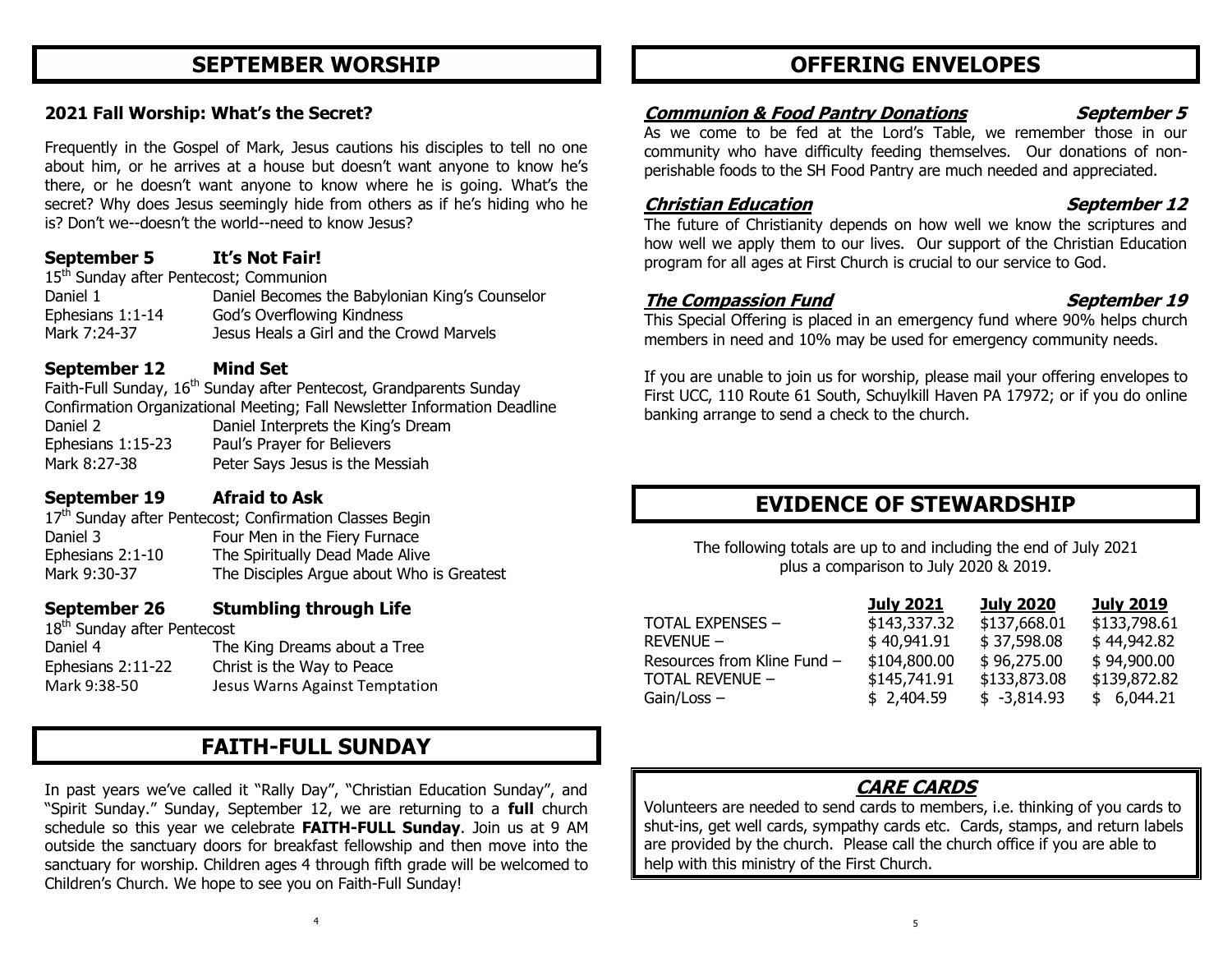# **ADULT SMALL GROUPS**

If you are ready for small groups to resume, please let Pastor Shawn know if you would like to participate in: **Women's Fellowship, Bible Study, The**  Love Diet, or another small group.

# **BOARD OF CHRISTIAN EDUCATION**

### **BCE Meeting, TBA**

We will finalize plans for Faith-Full Sunday on September 12, review curriculum for the fall, plan for the Children's Sabbath on October 17, and look ahead to Advent activities. If you are interested in the church's Christian education program, please join us in the Weiser Board Room.

### **SPONSORS NEEDED**

This is a great way to note an important event or honor a loved one. Sponsor the bulletin (\$12), newsletter (\$12), or flowers (\$30). Call Jen to reserve your date (570-385-2049). Order forms are in the Narthex.

# **COMMUNITY OPPORTUNITIES**

### **Al-Anon Meetings, Wednesdays and Fridays**

Two meetings are offered weekly in Schuylkill Haven for families and friends of alcoholics, Wednesday evenings here at First Church and Friday evenings at Grace EC Church.

### **Eastern Star Stamp Collection**

Eastern Star gathers cancelled stamps from envelopes as a fund raising project. If you would like to help, tear stamps off envelopes leaving a ¼" edge of paper. Please the stamps in the marked envelope on the bulletin board in the hall next to the sanctuary.

### **GriefShare, 2nd & 4th Sundays, 1:30 PM, Bethesda EC Church**

GriefShare is for people mourning the death of a loved one, even if that death happened years ago. For more information call 570-739-2241.

### **Supportive Services for Veteran Families**

Opportunity House provides assistance to veterans and their families who are homeless or facing homelessness. For more information call 570-604-6948.

# **CHILDREN'S CHURCH**

### **Miracles of Jesus**

Stories of the Bible lead children on the adventure of following Jesus.

- 9/5 Labor Day Weekend no Children's Church
- 9/12 Faith-Full Sunday Join us for breakfast fellowship at 9 AM under the Canopy and Celebrate Grandparents' Day. Water into Wine
- 9/19 Through the Roof
- 9/26 A Whole Hand

### **Thank you to our Children's Church teachers!**

Delia Edling continues as our lead teacher with Wyatt Rondeau as her aide.

Thanks to both of them! If you would be interested in teaching (and learning)

with the children, please talk to Pastor Shawn or Delia.

"In learning you will teach, and in teaching you will learn."

― **Phil Collins** (yep, the vocalist/drummer from the band Genesis)

### 30th Annual National Observance of Children's Sabbaths® Celebration **"Where Does It Hurt? Listening to Heal Our Children" Prayer Vigil for Children September 12 through October 17**

During the annual Prayer Vigil for Children you are invited to pray for:

- Children who are alone; afraid; disabled; ill; bullied; and poor.
- Children coping with the impact of the pandemic in the world.
- Children in our church and community; this nation; and God's world.

The youth of our congregation will lead us in worship on Sunday, October 17, as we conclude the Prayer Vigil for Children. If you have a specific concern for children you would like to address, please talk to Pastor Shawn.

### **Preparing Children for Communion: Sunday, September 26**

During worship, Pastor Shawn will talk about receiving communion on the last Sunday of September. With their parents' permission, children would then be invited to receive their first communion on World Communion Sunday, October 3. At First UCC, parents decide when their children may receive communion. Through conversations about faith and communion, parents know when their children come to believe in Christ as their Savior. Children are strongly encouraged to participate in Children's Church to learn more about the Christian faith to prepare for confirmation class in sixth and seventh grades.

# **CHRISTIAN PASSAGES / SPIRITUAL JOURNEYS**

**Deaths** – **Shirley Wildermuth** passed away on June 25, 2021. Shirley is survived by her sister **Betty Wingle** and family.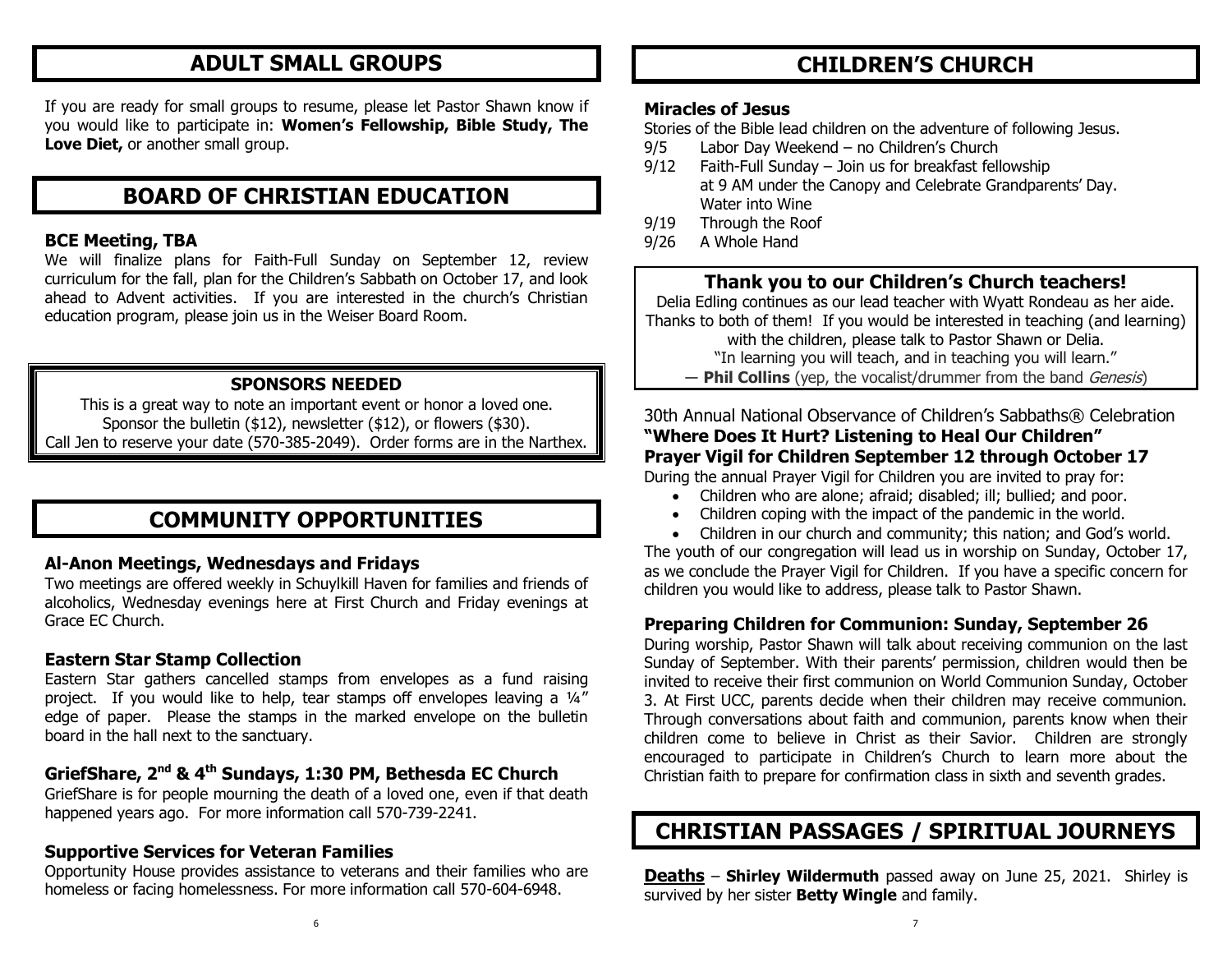# **CHURCH FUNDRAISERS**

#### **Borough Day Fund Raiser Saturday, September 25**

Baked Goods, Pierogis, Hamburgers, Hot Dogs and Beverages Baked good donations are needed. Volunteers are needed for two hour shifts to sell food. Please call the church office at 570-385-2049 if you can help.

### **Friends Helping Friends, Boscov's Wednesday, October 20**

Buy a 25% shopping pass for \$5 to use on most purchases at Boscov's Tuesday, October 16. The church will keep the \$5 for every ticket sold. The day includes refreshments, entertainment and prizes. Please contact Carrie Ann Klinger at 570-728-0173 to buy your shopping pass ticket or if you would like to help sell the shopping passes for the church.

### **Meat BINGO & Basket Raffle Saturday, October 23**

Please sign up to donate food items to sell and/or donate your time to help with the event. Doors open at 11 AM.

### **Filling Sale Order Deadline, Sunday November 10**

Do you need filling for your Thanksgiving dinner or do you just need to restock your freezer? An order form will be in the October/November newsletter.

### **Shank's Vanilla**

8 oz. bottles of vanilla are being sold for \$7 per bottle. The vanilla is a great ingredient for baking.

# **CHURCH STAFF & OFFICE UPDATES**

### **Staff Resignation**

Chris Evans, our Minister of Music, has submitted his resignation effective as soon as we can find another musician, to spend more time with his family.

### **Church Office Closed:**

**Friday, September 3 (Last Friday of the Summer Office Hours) Monday, September 6 (Labor Day) Friday, September 10 (Jen – Jury Duty)**

### **Office Drop Box**

Reminder: a black drop box was installed to the left of the office door. This is a locked/secure box and a safe location and contactless way for you to deliver items outside of (or during) office hours. The box is checked daily.

# **CONFIRMATION**

### **Confirmation Organizational Meeting Sunday, September 12, after Worship, Kline Room**

Who am I? Can Jesus help me understand God? myself? The Confirmation Program at First UCC seeks to help youth explore who they are as people made in the trinitarian image of God, physical, intellectual and spiritual. Young people in sixth grade and older are invited to affirm their baptism into the Body of Christ through the Rite of Confirmation. Youth and their parents or guardians are invited to an organizational meeting in the Kline Room after 9:30 AM worship. We will select a weekly meeting time based on your schedules. The confirmation process is a two year program. Confirmands are required to attend worship on a weekly basis, attend weekly confirmation class, and participate in periodic church activities.

If you have questions about confirmation, please talk to Pastor Shawn.

#### **Pastor Shawn's Annual CROP Walk Challenge to the Confirmands**

Pastor Shawn is challenging the confirmands to see who can raise more money for the CROP Walk against hunger on Sunday, October 3. Consequences for the loser**(s)** have yet to be determined but a cream pie facial has been employed in the past. Information will be provided at the organizational meeting on September 12. For more information on the CROP Walk, see the information under "Schuylkill Haven Council of Churches."

# **CONSISTORY**

Landscaping updates have occurred thanks to the efforts of Penny Shade and Todd Roberts. A car show was held August 7 involving about 40 cars; another event will be held next summer. The church will have a stand on Borough Day, September 25, organized by Fred Edling. Please sign up to help. Celebration of the church's  $200^{\overline{th}}$  anniversary was discussed; Penny Shade volunteered to coordinate plans and would like help from others. Consistory meets next on Thursday, September 9. All Consistory meetings are open to church members.

# **CELEBRATE 200 YEARS**

First United Church of Christ's beginnings took place 200 years ago, starting with the first worship service on November 11, 1821, and culminating in its first communion and confirmation on May 26, 1822. Penny Shade, whose name is synonymous with hospitality, has volunteered to lead planning for our bi-centennial celebration and would like your help. Could we plan an event specifically for seniors, could we invite the public, and/or could we include neighboring organizations? Share your ideas and interest with Penny.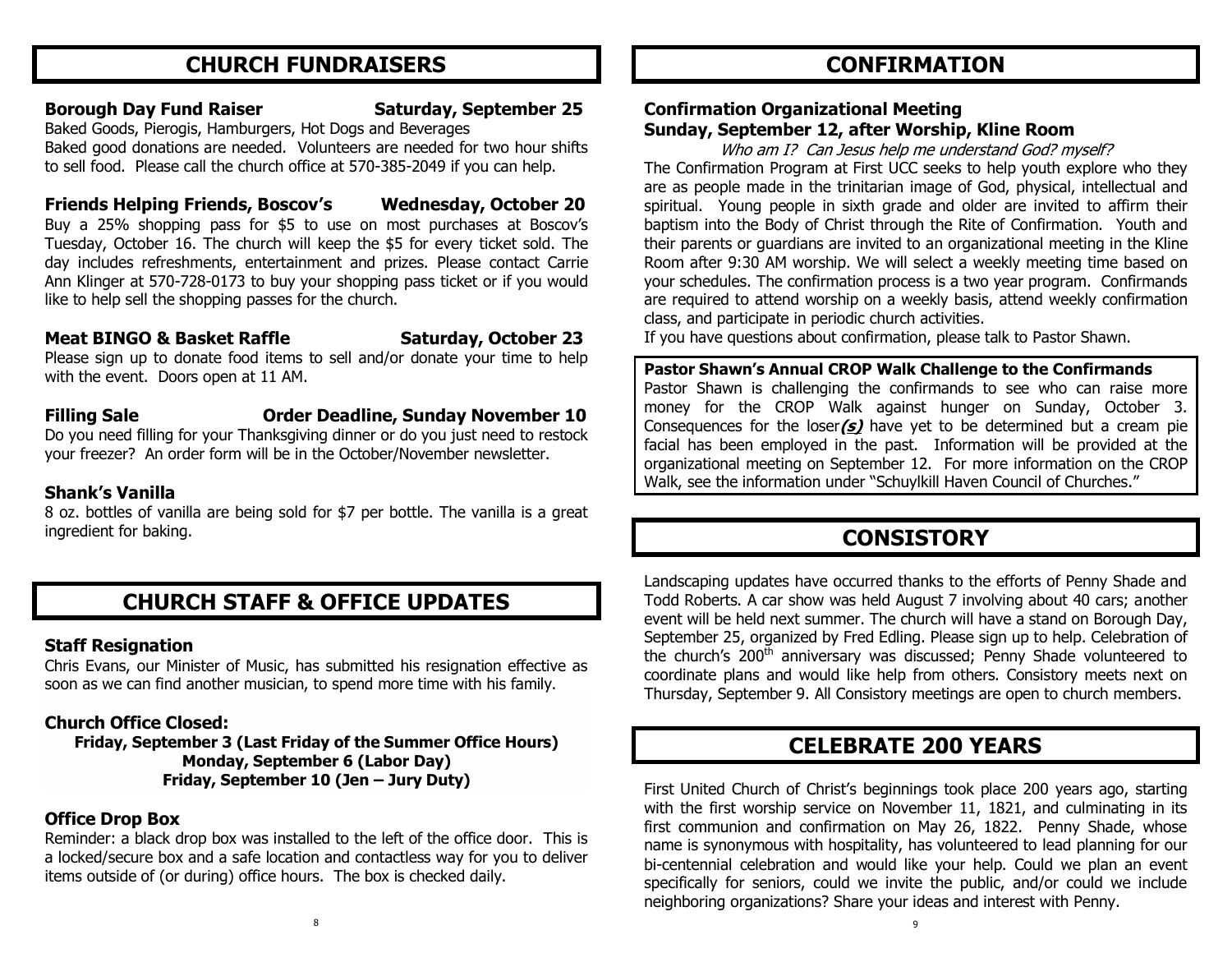# **EVANGELISM**

### **Welcoming the White and Blue in God's Pews**

With Penn State back in session, students may join us for worship, along with other visitors. God draws people into the church, so our effort to welcome "God's Guests" is part of Christian hospitality as we share the joy of our faith. Welcoming others is pretty simple: treat others the way you wish to be treated. Say hello, smile, introduce yourself, show others where to find the hymnal, invite them to stay for fellowship, and welcome children to be children (and strangers to be strange, if you know what we mean).

Hospitality is not first a duty and responsibility; it is first a response of love and gratitude for God's love and welcome to us. – Christine Pohl

# **FELLOWSHIP**

### **Faith-Full Sunday, September 12, 9 AM Fellowship**

Gather before worship under the Canopy on Sunday, September 12, as we return to our full fall schedule, with Children's Church offered weekly. We look forward to catching up on summer adventures over breakfast snacks, fruit and beverages. Please join us!

### **Schuylkill Haven Borough Day, Saturday, September 25**

While we support the church's community outreach, at the same time we can visit with one another and with our neighbors in the community. Sign up for the fun between 8 AM and 3 PM!

### **Meat BINGO, Saturday, October 23**

Although BINGO is a service project to raise funds for the church's ministry as we host games and provide refreshments for guests, it's also a great time to be together, sharing in work and play. Please join us!

# **FUTURE NEWSLETTERS**

Beginning in 2022, the newsletter will no longer be mailed as a bulk mailing. The plan is to continue posting the newsletter on the church's website and email it to our members. Copies of the newsletter will also be available for pick up in the church office or in the narthex. We realize that some members do not have access to the internet, so we will mail it to them by request.

Please email the church office [\(firstuccschuylkillhaven@verizon.net\)](mailto:firstuccschuylkillhaven@verizon.net) or call (570-385-2049) to let Jen know the following:

- I need the newsletter mailed to me. (I don't have internet.)
	- I will pick up a newsletter at church.
	- Please email a newsletter to me.

# **MEAT BINGO & BASKET RAFFLE – COMING SOON**

### **Our next Meat BINGO is scheduled for Saturday, October 23.**

There will also be a Basket Raffle. Doors open at 11 AM; games begin at 1 PM. The prizes will be packages of meat. There will be 20 games for \$15. Specials & Raffles are extra. Food and refreshments will be available. We are also looking for helpers age 13 and older. Please call the church office if you are able to volunteer.

**2022 BINGO dates:** Will be announced in the coming months. Please check your next newsletter as well as our website & Facebook page.

**PARKING:** When parking for our fundraisers, we ask that all workers park in the upper lot so the spots in the lower lot are available for our patrons.



 Face Masks are STRONGLY RECOMMENDED in the church building to protect children and unvaccinated persons.

# **MISSION**

### **Schuylkill Hope Center for Victims of Domestic Violence**

Schuylkill Women in Crisis has a new name: Schuylkill Hope Center. As society changes, community needs change. At times the old name presented unnecessary obstacles to those in need of free and confidential services regardless of gender. The Center's 24 Hour hotline is 800-282-0634 or text HOPELINE to 20121 Monday through Friday, 9 AM to 5 PM.

### **Donations Needed for Free Winter Clothing Give-Away**

St. John's UCC will offer a free winter clothing event for the community on Saturday, October 23 (rain date: Saturday, October 30) from 9 AM to Noon. Clean, gently used winter clothing can be dropped off at St. John's, corner of Dock and Main, any Tuesday or Thursday from 9:30 AM to 3 PM or Thursday, October 7 or 14 from 5 to 7 PM. Donation deadline: October 14.

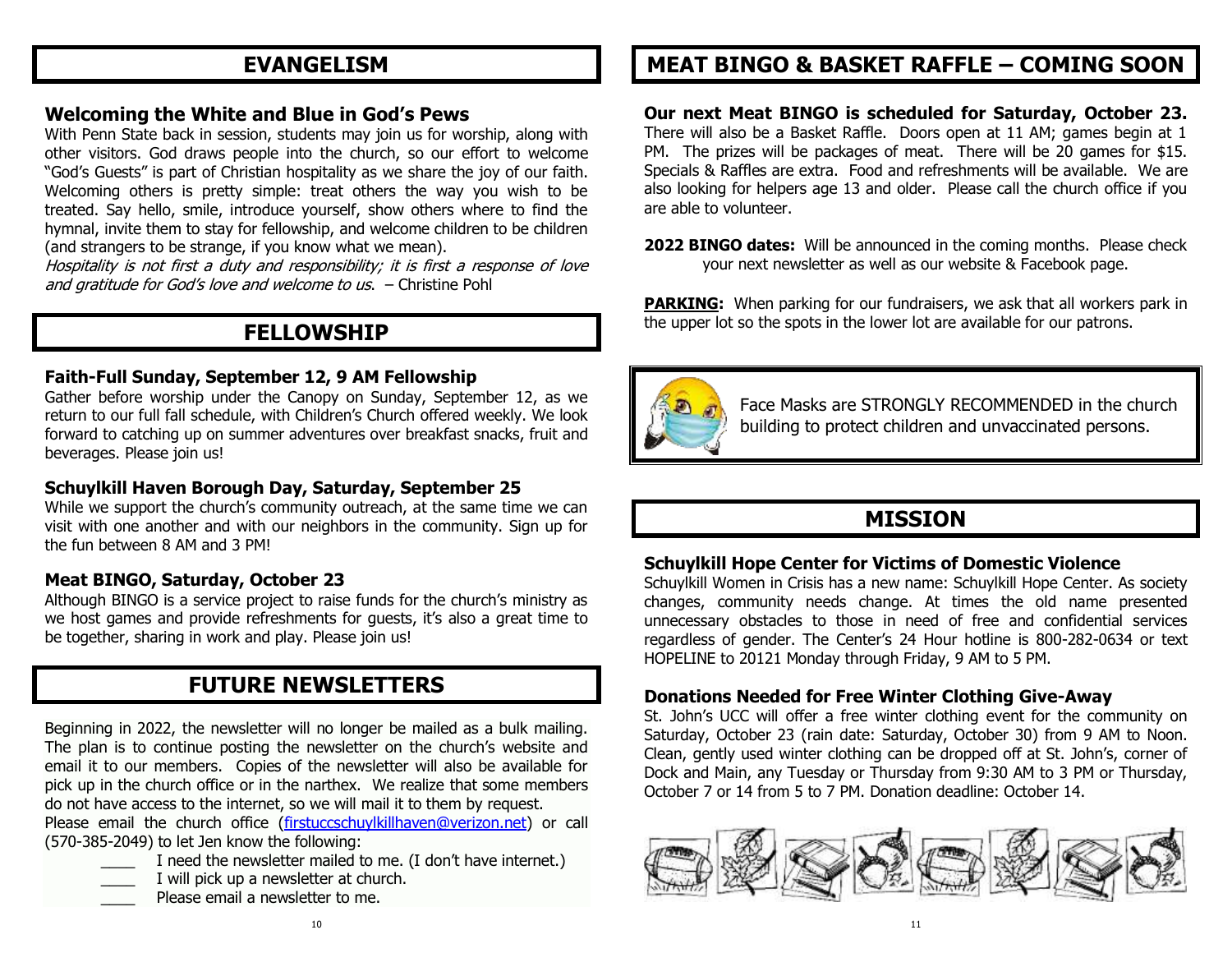# **PICNIC**

**Two Worship Services and Annual Picnic Sunday, August 29** Those who prefer indoor worship may gather in the sanctuary at 9:30 AM. Around 11 AM we'll meet at the Nice Pavilion for outdoor worship, followed by a picnic. Hot dogs and hamburgers will be provided along with beverages. **Please bring side dishes and/or desserts to share**. Don't hesitate to join us the day of the picnic if your plans change at the last minute.

### **PSEC**

### **Do You Need Narcan to Save a Loved One from Overdose?**

The PSEC Addiction and Recovery Taskforce is working to get Narcan to families in need. There is no liability if you use Narcan after taking a 12-minute video training on its administration to receive certification. For more information contact Pastor Shawn or visit psec.org.

### **In-Our-Backyard Mission Opportunity**

Many families in Philadelphia's Eastwick neighborhood are still struggling to recover from severe flooding in last year's Tropical Storm Isaias. You are invited to give a helping hand and hope to 60 families like: *the elderly couple* who sat holding hands as water rose around their necks; the elementary schooler who now panics every time it rains; and the Katrina survivor who was forced to evacuate from the second floor. Teams of 2-5 volunteers are welcome for 1 day or more. Talk to Pastor Shawn or find details at psec.org.

### **PSEC Fall Meeting November 14, 2021**

This will be a virtual meeting. Watch for registration to open soon.

# **SCHUYLKILL ASSOCIATION UCC**

### **Fall Meeting, Sunday, October 17, St. Peter's Orwin or online**

Led by Association Moderator Rev. Ken McDowell, we'll continue to learn from one another how to be church in a pandemic.



# **SCHUYLKILL HAVEN COUNCIL OF CHURCHES**

#### **Monthly Food Pantry Friday, September 17, 1 PM**

Between 170-180 households in our area receive food every month through the Council of Churches Food Pantry. The pantry needs canned products, especially soup, peas, red beets, fruit; stuffing; cake mix; and juice. Food is distributed on the third Friday of each month at the Food Pantry, located on Market Street behind Evans Delivery (the old Walk In Shoe Factory).

**Bloodmobile Thursday, September 23, 12:30-5:30 PM** Every two seconds someone in America needs blood. Council holds a Bloodmobile for the American Red Cross every other month at Jerusalem Lutheran Church. A person can donate blood every 56 days. The donor's body replenishes the fluid lost from donation in about 24 hours. You must be at least 17 years of age, weigh at least 110 pounds and be healthy in order to donate blood. One pint of blood can save up to three lives.

**Council of Churches Meeting Tuesday, September 28, 7 PM** The meeting will be held at St. Paul's Lutheran Church, Summer Hill Road. The Council of Churches provides emergency assistance for homeless people, assists with utilities on an emergency basis, and organizes a monthly food pantry for people in need in our community. First Church needs two lay representatives to serve on the Council. Talk to Pastor Shawn if you are interested in community ministry.

### **CROP Walk Sunday, October 3, 1 PM**

### **Meet at the Council Food Pantry**

Enjoy a beautiful walk through the Schuylkill Haven Borough with friends AND raise money to feed hungry people. Receive a participant's envelope from Pastor Shawn. Registration begins at 1 PM, with worship and the walk kick-off at 1:15 PM. Participants are encouraged to register on-line, inviting their friends on social media to support their walk. Register at [www.crophungerwalk.org/schuylkillhavenpa.](http://www.crophungerwalk.org/schuylkillhavenpa)

### **THANK YOU**

**Thank you** to **everyone** for your support over the summer! You met the church's needs with generosity, increasing the love of God between neighbors, using your gifts to share God's gift. Special thanks to **Todd Roberts, Penny Shade** and **Darrell Spotts** for all of their work maintaining the church property over the summer.

**Thank you** to everyone that helped with the Car & Truck Show. Our profit exceeded \$600.